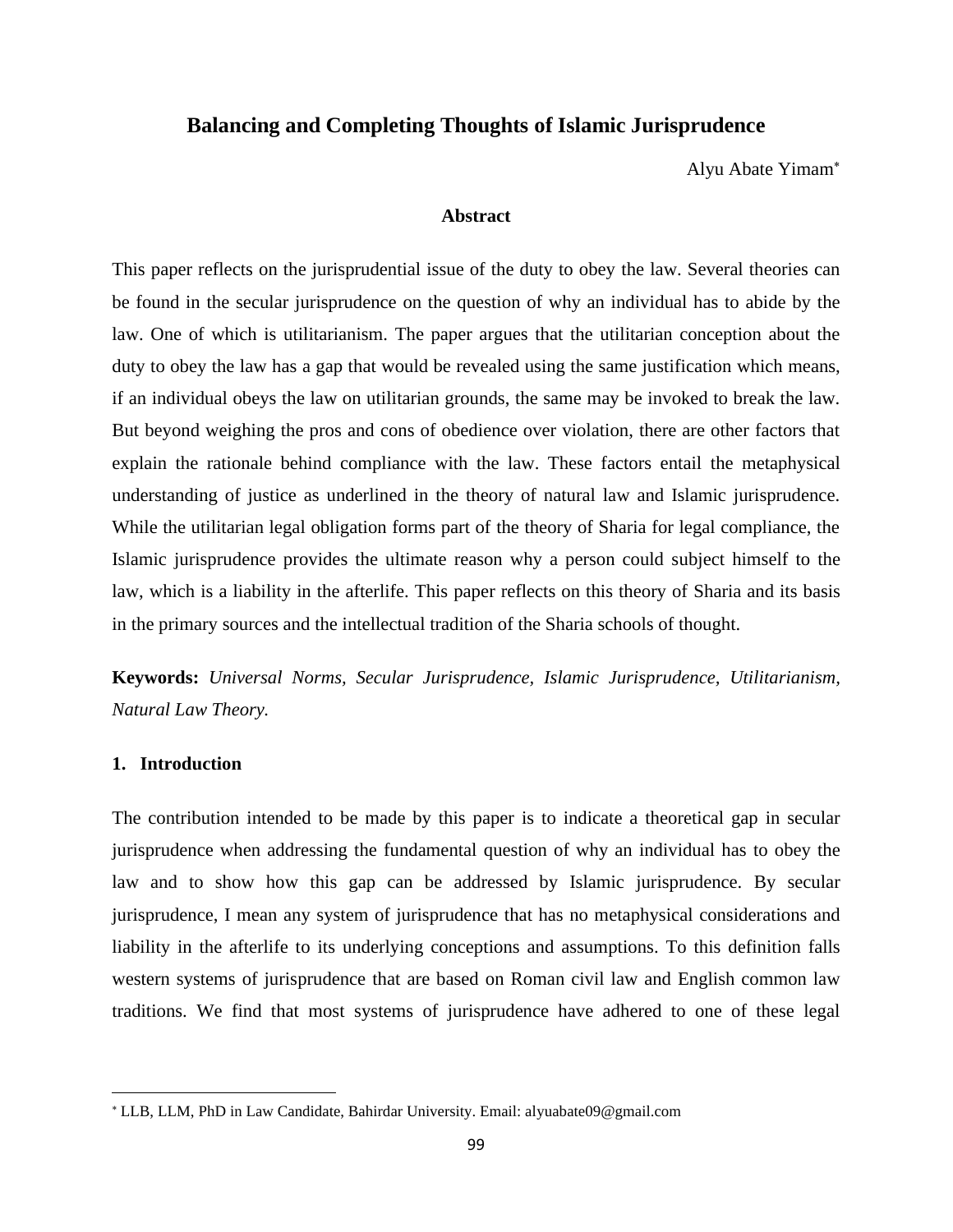traditions which have a secular basis and whose norms are enforced through secular government institutions.

The issue of the obligation to obey the law becomes important when the law that has to be obeyed has the objective of serving the cardinal values of justice and protection of individual rights and freedoms. It has to be noted that the question takes an individual perspective of why a person has to adhere to the rules that may be enacted by the government as positive laws, or ordained by society in the form of culture or religion. The gap articulated above is identified after examining the most important theory in secular jurisprudence which is utilitarianism. This theory holds that a person adheres to law because that would accrue him/her greatest benefit and happiness as compared to being not compliant, and it would be necessary for him/her to avoid harm and inconvenience by not complying with the law. The problem with the utilitarian approach to the understanding of legal obligation is the fact that the thesis can be deconstructed following the same lines of the utilitarian argument. If an individual obeys the law for reasons related to happiness, wellbeing, harmony, punishment, etc., the same reasons could be advanced to break the law or not to abide by it. As indicated earlier, the law may hold rules which aim at upholding fundamental universal norms or it may contain rules lower in purpose. A person may abandon killing another person for fear of punishment. The individual could reasonably advance the same instrumentalist approach of killing a person who accrues benefit to him/her after weighing the possible harm or loss that might befall him. This theoretical gap has not been addressed by any of the theories of jurisprudence as found out and concluded by M.B.E. Smith.<sup>1</sup>

This paper shows how this gap can be addressed in the theory of Islamic jurisprudence which is founded on the metaphysical and theological concepts of creation of the universe and universal human values by God and the accountability of human beings in the life after death.

#### **2. Universal Norms as Foundations for the Regulation of Human Interactions**

Before reflecting on the foundational nature of universal norms for the regulation of human relationships, it shall be noted that there are two opposite views on the universal natures of

<sup>1</sup>M. B. E. Smith, Is There A Prima Facie Obligation To Obey The Law? *The Yale Law Journal*, Vol. 82, No. 5. pp. 975-976.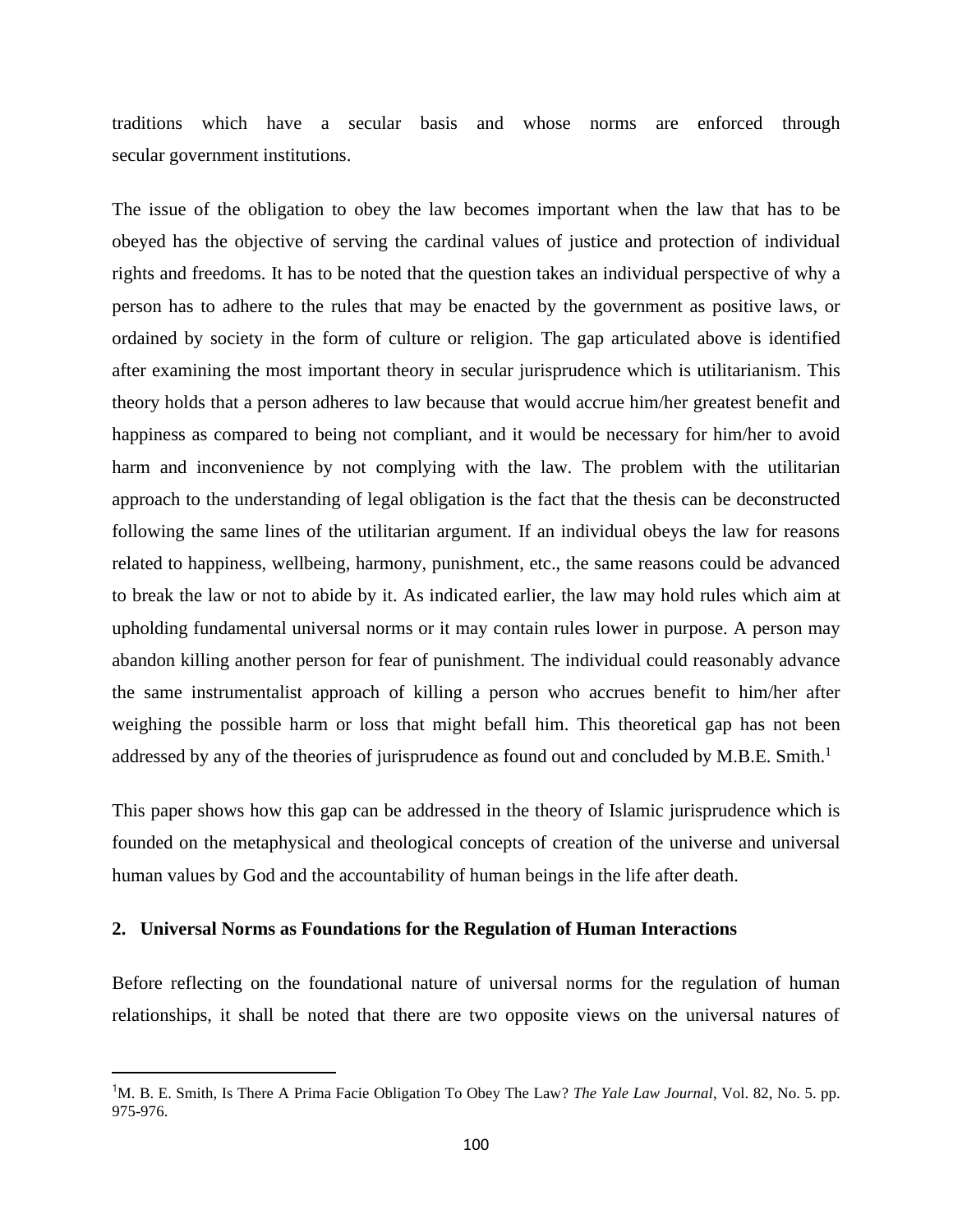norms that are considered fundamental for the wellbeing of human society; these are moral universalism and moral relativism.

Moral universalism advocates for the universality of certain ethical and moral principles and standards, which do not change across cultures, religions, or time. These values are very generic in their nature and they prohibit harm to others, preserve and encourage good and virtue in the world. Such values are naturally endowed to human beings irrespective of time and place. In Islamic jurisprudence, the concept of moral universalism finds its support in the primary sources of Sharia law i.e. the Quran and the *Sunnah* (Prophetic tradition). The Sharia affirms moral values and calls for their respect and enforcement at all times. Among the cardinal universal values invoked and affirmed by the Quran are justice, fairness, respect and sanctity of human life, property rights, human freedom, and liberty. $<sup>2</sup>$ </sup>

Theorists of ethical universalism argue that universal values are unchangeable and immutable. This is true to the extent these values remain generic and not specific that would require adaptability and flexibility of moral norms. In other words, specific norms and rules are deduced from general universal values and the immutability of these values remains only to the level where they are broad. That distinguishes specific circumstances in which case specific governing values can be adopted which have to be relative to the prevailing realities across various societies and cultures.

A different view is advanced by theorists of moral relativism who argue that moral norms are not universal; instead, they are relative to cultures and situations. This view of relativists can be considered valid to the extent that norms and rules of conduct are amenable to the changing circumstances of societies. The counter-argument against relativism is empirical in the same way in which universalism is asserted based on reality. This reality is that we see norms such as justice, fairness, fundamental rights, and liberty being upheld by all human civilizations. Relativism would only be valid at the rules level, not at the morals level, as a law is relative to dynamic situations.

<sup>&</sup>lt;sup>2</sup> See: Qur'an 5:8, 5:42, 4:58, 14:48 and other many countless verses of the Quran and the prophetic narrations.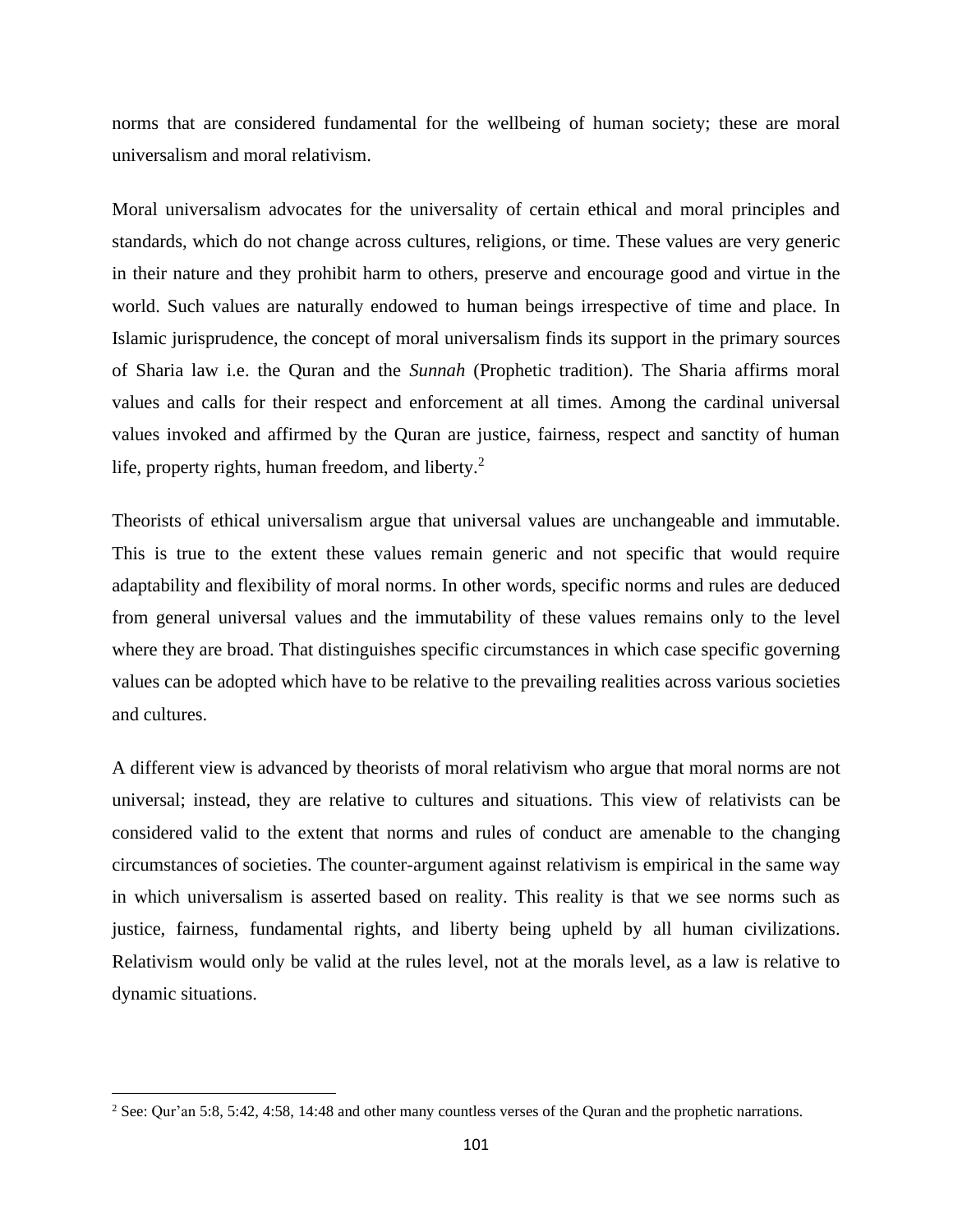In the endeavor to develop specific rules to regulate human interaction, the role reason plays as a source of knowledge in general, and laws, in particular, have been the subject of debate among theological sects of the early Muslim communities. The sect that could be mentioned to have developed in the early community after the *Khilafah* period<sup>3</sup> is the Mu'tazilla sect. This school is identified for its emphasis on reason as a source of knowledge for factors related to the nature of reason itself and the place it has in the Quran and other factors related to the weakness of other sources such as prophetic traditions as the authentic source of knowledge in Islam.

According to the Mu'tazilites, based on the universal legal values recognized and protected in the Quran, the logical faculty of humans would serve as the source of knowledge and law that could empirically interpret and reach conclusions in a way adaptable to the changing realities of societies. They believe that divine revelation is necessary for rational thought to identify what is good and bad. The role of revelation, or the Quran specifically, would be to affirm the general values of humanity and be a reminder as the Quran itself refers to these ideas.

On the other side, the Asharite school of thought has later adopted a more traditionalist approach on the epistemic issue of the source of knowledge. As opposed to the earlier Mu'tazilites, the Asharites argue that human reasoning is open for error and it needs fundamental guidance from God's revelations. Hence, human reasoning cannot reach a certain knowledge about what is good or bad, or right and wrong.<sup>4</sup>

In between these polar positions about the epistemic status of reason as a discursive source of knowledge, contemporary Muslim thinkers and reformists lean towards the Mu'tazilla approach in light of the support their views have from the scriptures and the reality. On the one hand, The Quran states norms such as justice and mercy as natural human values in the neutral tone that they are inherent to the nature of man, not as divine prescriptions or guidance. On the other the Quran elevates human thought to be a pathway to divine and spiritual truths, let alone to deduce rules of law for human interactions as individuals and society both from the universal moral premises and empirical realities. Thus, reformists such as the Jamaluddin al Afaghani and Muhammad Abduh, and more recently Taha Jabir Alwani, Abdulhamid Abu Sulayman, and

<sup>&</sup>lt;sup>3</sup> Succeeding periods of rule after the death of Prophet Muhammad.

<sup>4</sup> Juan E. Campo, encyclopedia of Islam, New York: Facts On File, Inc 2009, p. 144.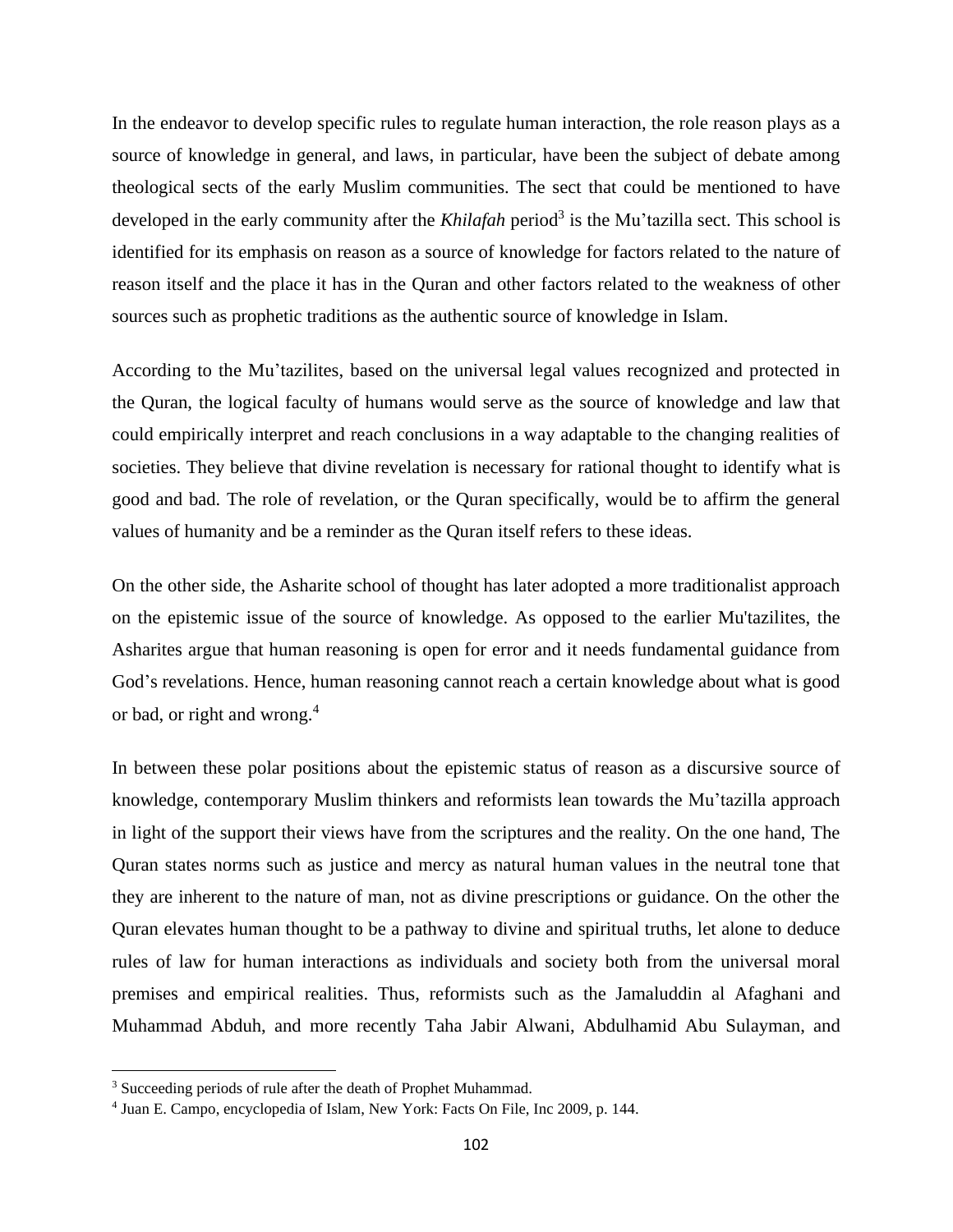Muhammad Hashim Kamali have argued for rational thought and the flexible and adaptable nature of Sharia law by way of independent reasoning *(Ijtihad)*. <sup>5</sup> This means while the moral ideals remain in place eternally, *Ijtihad* (reasoning) is capable to be a source of knowledge and law.

## **3. Epistemic Thoughts in the Sharia and Their Implication**

From the ontological point of view, Maturidi asserts that universal principles and fundamental laws exist separate from divine prescriptions or revelations.<sup>6</sup> From an epistemological angle, this means such values and principles can be asserted through human conscience without divine guidance. In other words, the independent ontological existence of universal human values has predicated for cognitivity of such values by virtue of being a human being. As opposed to this understanding of the Maturidi School, the Asharite School has held a position that strictly attaches human norms to the divine revelation and asserts that humans cannot reach certain knowledge of the fundamental values.<sup>7</sup> But this position of the Asharite is utterly unrealistic for a reason that human civilizations and societies have existed in the past and in the present who held a secular view and live with no or less importance to divine or prophetic guidance have upheld universal values as equal as or more so to religious societies. In short, an individual who does not accept the concept of divine revelation could affirm and believe in human ideals. This means universal values are eternally natural to the nature of the human being not so with what is held as faith. It is to be noted that this view of the Maturidis and contemporary Muslim reform thinkers is expressed as the religious position of Islam and the Sharia. Meaning that, though divine revelation is central to the theological beliefs in Islam, its relation with fundamental human values is not a source or foundation.

To put forward some reflections on the relationship between divine revelation and fundamental norms (first/axiomatic principles), it is one of confirmation. Meaning that divine revelation as set

<sup>5</sup> See: Taha J. Alwani, The Crisis of Thought And *Ijtihad*, *The American Journal Of Islamic Social Sciences,* 10, No. (2) (1993), p, 234. For Amharic explanation on the nature and methodologies of *Ijtihad*, see: አልዩ አባተ፣ ሦስተኛው የሸሪዓ ምንጭ፣ ኢጅቲሓድ፣ Jimma University Journal of Law, Vol. 11, 2019.

<sup>6</sup> Richard C. Martin, *Encyclopedia of Islam and the Muslim World*, Maturidi, Al-, Macmillan Reference USA (2004).P. 443.

<sup>&</sup>lt;sup>7</sup> M. Abdul Hye, Ash'arism,<http://www.muslimphilosophy.com/hmp/14.htm> (Accessed: 13 Aug 20).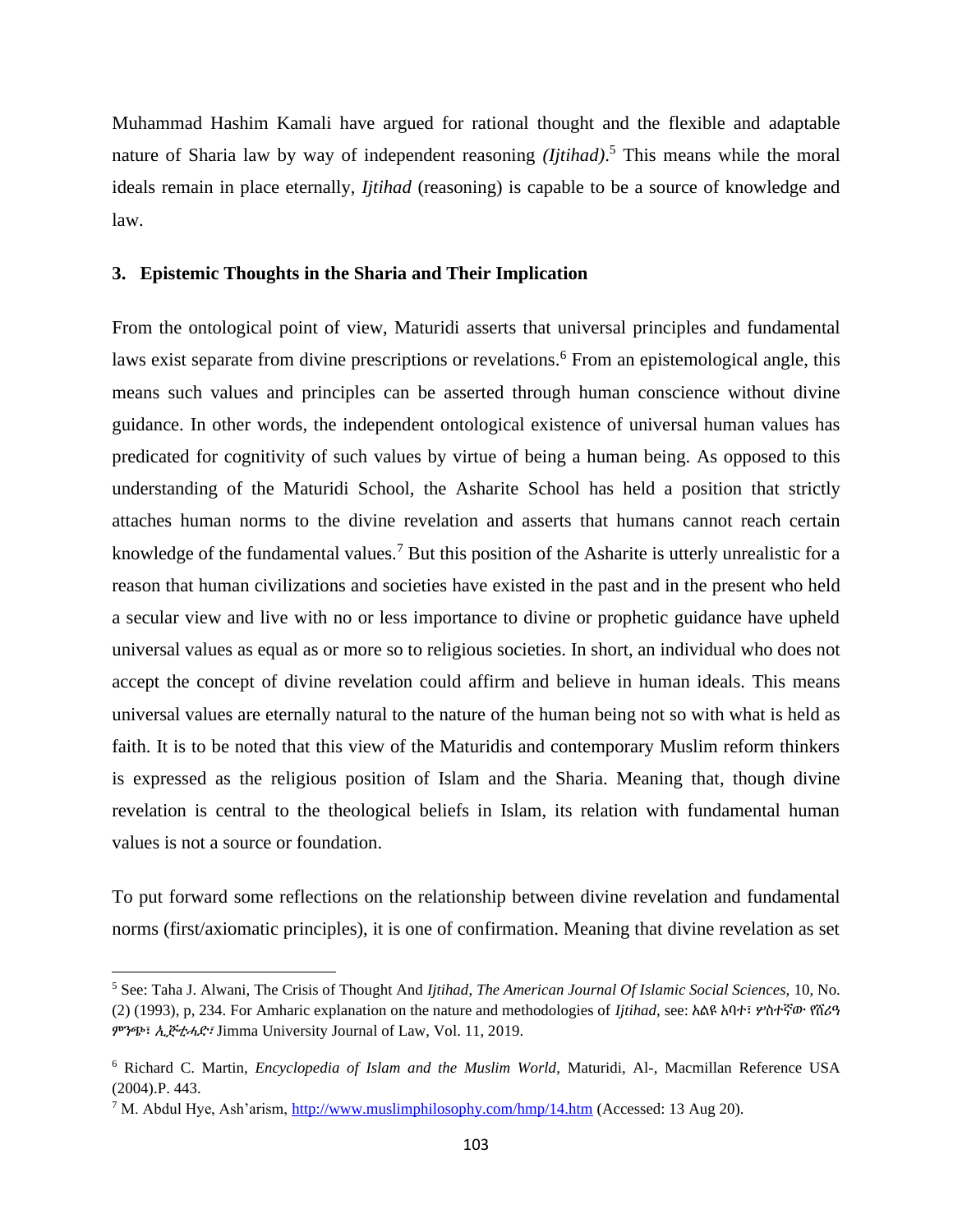out in many Quranic verses has the purpose of reminding humanity and calling to the original and uncorrupted human nature *(Fitra)* whenever human beings go away from natural values. If society upholds them well, the revelation will have a confirmation role and encourage individual members to be steadfast and maintain a balanced society where natural principles and virtues such as justice, equality, fairness, piety are maintained. In other words, the role of revelation in respect of such universal objective values is not of instilling them to be the fabric of communities, but to maintain and uphold them as a reminder. This does not rule out the area in which divine revelation has a full value-instilling role, which is manifest mainly in theological and spiritual areas in which human *Fitra* and rational ability have limited or no normative role.<sup>8</sup>

## **4. The Naturalistic and Positivistic Aspects of the Sharia**

The positivistic aspect of sharia is manifest in its juristic reasoning framework as rightly noted by contemporary Islamic thinkers like Tarik Ramadan that sharia is a set of principles and general norms that aims to recognize and protect universal human values.<sup>9</sup> It is not in the intention of the primary sources to provide detailed specific regulation for every individual and societal interaction. The function of promulgating specific rules considering the prevailing circumstances on the ground is left to the human intellectual endeavor. In other words, besides the divine prescription of the overarching principles and objectives of the law, detailed substantive and procedural rules are left for people of knowledge and insight to put forth suitable law amenable to the changing circumstances of societies. This task of intellectual endeavor is referred to as *Ijtihad* (Independent Reasoning) in the Islamic civilization. <sup>10</sup> This opens the potential for the enactment of laws that in reality are repugnant or contrary to the norms of justice and objective human values within the juristic framework of *Ijtihad*. Or less seriously, the

<sup>8</sup> See: Yasien Mohamed, The Ethical Worldview of the Qur'an, Yaqeen Institute for Islamic Research (2019), p.1. In matters related the existence and nature of the divine/supernatural being, *Fitra* has strong cognitive role, whereas in metaphysical matters, which look for physical description, *Fitra* and reason have no role at all. Only revelation will provide the information in this regard whatever the authenticity or reliability of the description or narration is. <sup>9</sup>Tariq Ramadan, *Western Muslims and the Future of Islam*, Oxford University Press, Inc., (2004), pp. 31-32.Watch Also: Tariq Ramadan, Has Political Islam Failed, Head To Head, Aljazeera Head To Head Al Jazeera: "Has Political

Islam Failed?[" Https://Www.Youtube.Com/Watch?V=Ucwgs0iuyce\(](https://www.youtube.com/watch?v=ucwGS0iUycE)Accessed On: 13, Aug, 2020).

<sup>10</sup>Mohamed Abdel-Khalek Omar, Reasoning In Islamic Law: Part One, *Arab Law Quarterly*, Vol. 12, No. 2 (1997), p. 148.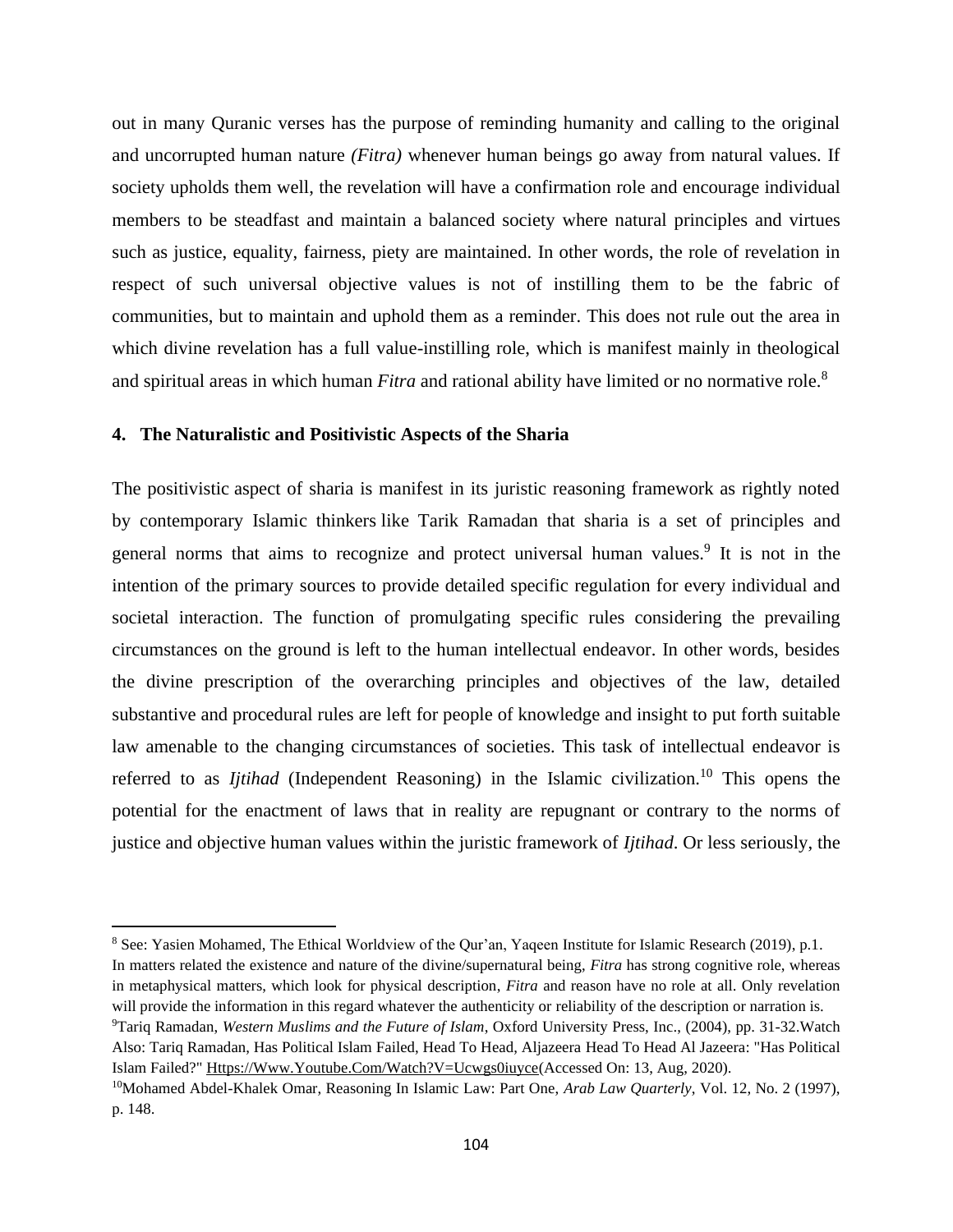rules promulgated through *Ijtihad* may not serve the purpose in question in light of the prevailing circumstances which in long run may not contribute to the realization of moral values.

The greater part of legal regulation of human interaction in sharia reflects the positivistic nature of sharia jurisprudence. Legal positivism has given primary importance to empirical reality to define law. Whatever route it may take to come to a rule what is governing the behavior of society is what is defined to be law according to positivistic legal theory. When Islam attaches great importance to *Ijtihad* (rationalization) as a source of knowledge and law, in particular, it means what would be laid down as law a *Mujtahid* (jurist) either individually or in a group (council – *Ijtihad Jama'i*) is the law will govern the conduct individuals and society.<sup>11</sup> What makes the law of *Mujtahid* (jurist, councils, parliaments, etc.) in the definition of positivism is that it is possible for legal rules deduced from the exercise of *Ijtihad* to be against the universal moral standards inherent in the nature of humans and recognized and protected by the primary source of sharia i.e. Quran and Sunnah. Despite the non-compatibility of juristic laws to moral values does not automatically invalidate the legislation based on *Ijtihad* for all practical purposes. The change to the rules has to go through the process of *Ijtihad* again. In other words, the fact that the rules enacted through *Ijtihad* are contrary to moral values or do not serve the purpose of moral objectives has to be appreciated/acknowledged by *Ijtihad* itself. Until then the law or rules laid down will serve as binding as those moral laws. The 'what is' understanding of the law of positivists, rather than "what ought to be" is reflected in this aspect of sharia.

The main drawback of a positivistic understanding of the law is the lack of a normative approach to law, which means it does not provide standards or values the law should uphold or should not disregard or violate. It (positivism) simply reads the existing legal order that rules the conduct of society and state. The problem with this approach is that it is open for what is known as a rule by law whereby law is used as an instrument to do all kinds of injustice and oppression against society. It impliedly endorses situations where a sovereign can create any law and enforce it and avoids the sense that unjust law has to be challenged for lack of substance expected from the law. Positivism in its empiricist approach to law reinforces one of the negative implications of the concept of rule of law. Rule of law as a constitutional value instills common understanding and

<sup>11</sup>See: Aznan Hasan, An Introduction to Collective *Ijtihad (Ijtihad Jama'i)*: Concept and Applications, The *American Journal of Islamic Social Sciences*, Vol. 20 No. 2, p. 1.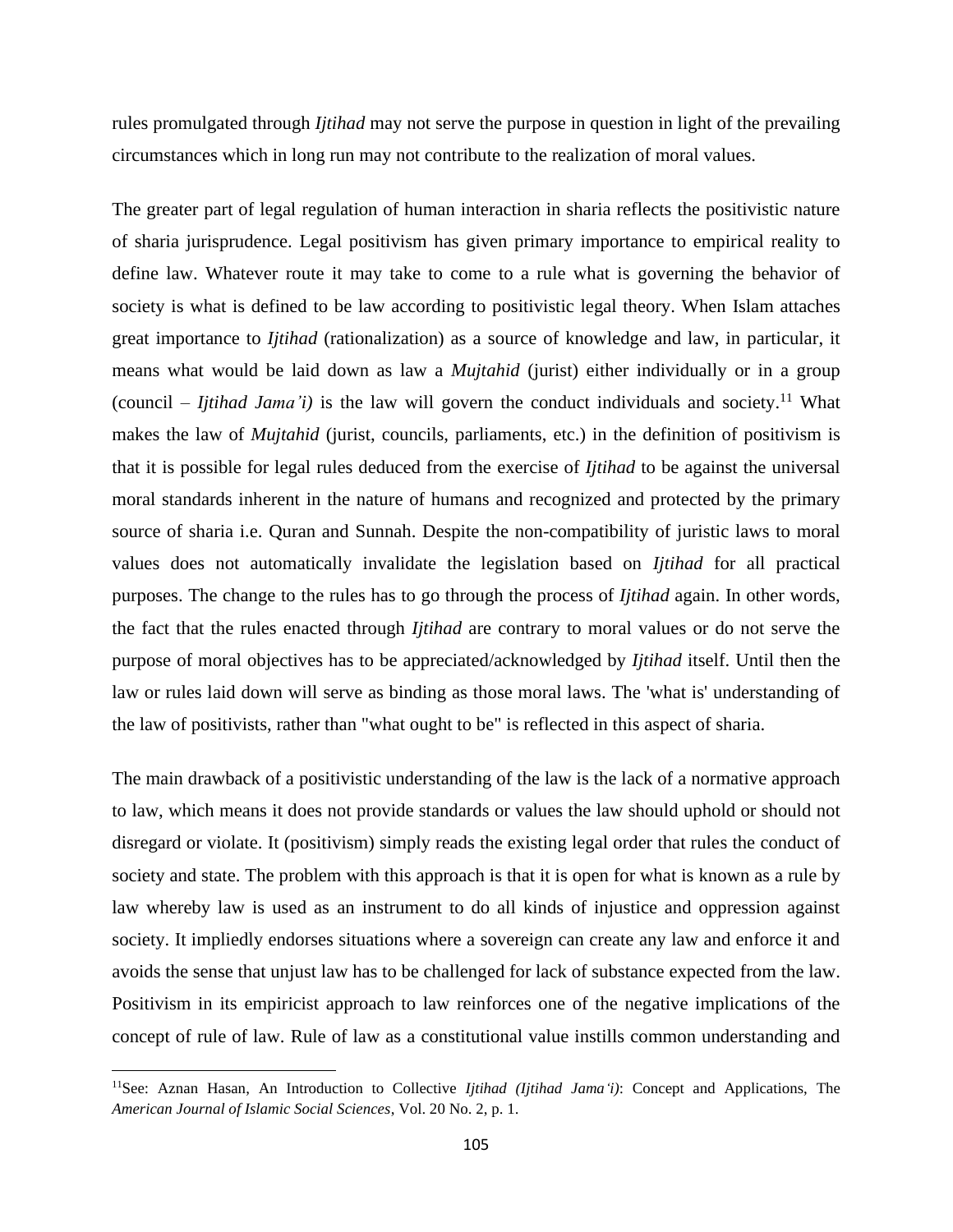conception (feeling) that everyone should obey the law including those who are in authority. Whatever the content of the law might be, the value-free definition of law without attaching it with justice, freedom, and liberty, public interest has no purpose to serve. Further, the empirical approach to law has a negative impact of weakening civic initiative to challenge unjust laws and governance. It impliedly forces citizens to submit to unjust laws of a sovereign, societal culture, and religion. Natural law features of Islamic jurisprudence cure this drawback of positivism.

The naturalistic nature of Sharia is manifested in the recognition and protection of fundamental principles of justice and human freedom in the source of sharia. The naturalistic position of the sharia provides normative guidance to the intellectual effort of *Mujtahids* to rule society by law. Thus, the legislative exercise and the resulting substantive and procedural laws would not be arbitrary and in violation of the first principles. Despite the embodiment of fundamental universal values in the nature of humans, they need to be somehow recognized and protected by the kind of liability that Islam asserts in its theological worldview. This is a next life liability that brings human beings into account for what they have done or earned in their earthly life. This shows how sharia, as a religious legal system is underlined by the theological worldview of Islam. Meaning that the theological outlook of Islam provides personal accountability in the life after death. Rational arguments have been put forth by the Quran for the inevitable existence of the afterlife one of which is the quest for complete and ultimate justice.<sup>12</sup> As clarified earlier, justice might not be served for two main reasons. One is the laws that are supposed to fulfill the requirements of justice might not achieve this purpose. The other scenario is when laws are not respected and enforced by individuals and institutions despite being just and beneficial in their substance. In such circumstances, the universal human values articulated in the Quran will serve as the returning point to which society and government should strive to make the cornerstone of their existence. Generally, the Sharia having the two approaches of positivism and natural law theory and by instilling the sense of liability not compromised by the failures of worldly law enforcement mechanisms has far better potential increasing a balanced society.

Besides improving respect for human values, Islamic jurisprudence instills other positive norms or virtues that will make humanity better. This will be realized not only through the retaliation of

<sup>12</sup> See: Quran 45:22.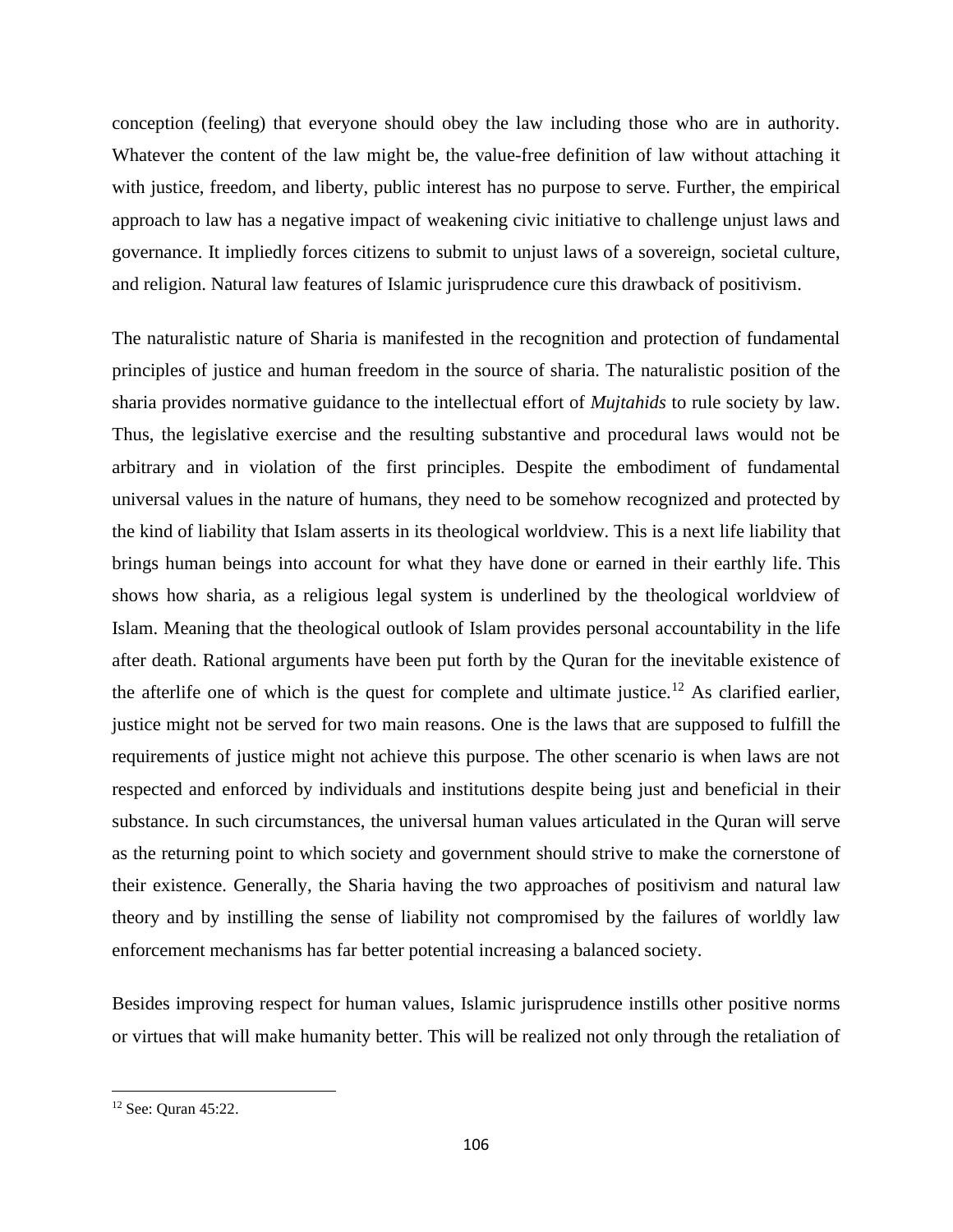other fundamental virtues of humanity that operate beyond the bounds of legal relationships. These include the virtues of altruism and mercy. Societal life will be much more conducive, harmonious and peaceful when one cares for others, not simply as part of one's pursuit of pleasure, but also takes virtues to be bliss in the next life. A world becomes a better place for living, not just a place where justice is established but also mercy and love are prevalent in societies and across the global community. To sum up, two broad advantages/principles be discerned in the ultimate source/origin of objective norms of humanity. From creator God and the resulting accountability for worldly activities make the obligation to uphold justice and obey law an ultimately justified human value. Hence, it immensely improves the respect to law realization of justice in a society.

#### **5. Conclusion**

The Sharia fills the gap of secular jurisprudence by identifying the ultimate source of the duty to respect fundamental norms of humanity, and it instills the sense of accountability for the respect and protection of such values at the individual, societal, state, and interstate levels.

The challenge facing secular legal systems today is the absence of these completing thoughts of Sharia i.e. affirmation of the ultimate initiator and maintainer of the ideals and ultimate accountability of individuals in the hereafter. This has resulted in a relatively weak rule of law and law enforcement at the national and international levels. The fact that citizens, state administrations, and governments in international relations obey laws on utilitarian grounds is exposed to compromises in favor of individual selfish interests and emotions.

The idea of ultimate human liability not only advances the respect to law at the individual citizens' level but also at the corporate and state administration levels where direct individual accountability is weak. This problem becomes bigger in international relationships where accountability is very loose due to the weak enforcement regime of international law. Systemic breaches of universal values have less chance to be checked in interstate relationships as the perpetrators (states) have a much stronger authority and power stemming from sovereignty as compared to the law enforcement capacity of the international legal system.